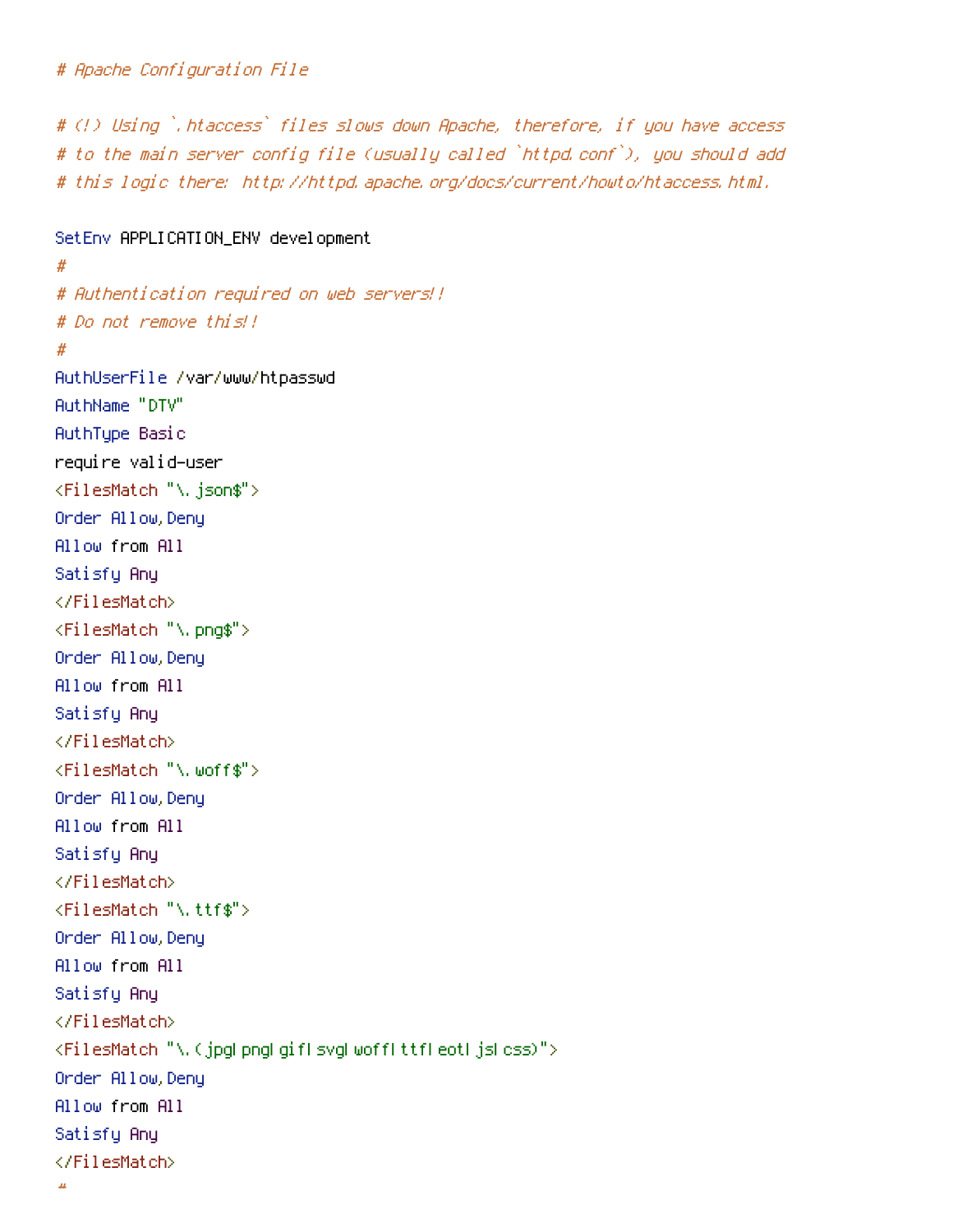| # |                                               |  |
|---|-----------------------------------------------|--|
|   | # # CROSS-ORIGIN RESOURCE SHARING (CORS)<br># |  |
| # |                                               |  |
|   |                                               |  |
|   |                                               |  |
|   | #   Cross-domain AJAX requests                |  |
|   |                                               |  |

# Enable cross-origin AJAX requests.

# http://code.google.com/p/html5security/wiki/CrossOriginRequestSecurity

# http://enable-cors.org/

<IfModule mod\_headers.c>

Header set Access-Control-Allow-Origin "\*"

```
Header set Access-Control-Allow-Headers "Origin, X-Requested-With, Content-Type, Accept"
</IfModule>
```

```
# ------------------------------------------------------------------------------
# | CORS-enabled images |
# ------------------------------------------------------------------------------
```
# Send the CORS header for images when browsers request it.

# ------------------------------------------------------------------------------

# https://developer.mozilla.org/en/CORS\_Enabled\_Image

# http://blog.chromium.org/2011/07/using-cross-domain-images-in-webgl-and.html

# http://hacks.mozilla.org/2011/11/using-cors-to-load-webgl-textures-from-cross-domain-images/

```
<IfModule mod_setenvif.c>
    <IfModule mod_headers.c>
        <FilesMatch "\.(gif|ico|jpe?g|png|svg|svgz|webp)$">
            SetEnvIf Origin ":" IS_CORS
            Header set Access-Control-Allow-Origin "*" env=IS_CORS
        </FilesMatch>
    </IfModule>
</IfModule>
```
# ------------------------------------------------------------------------------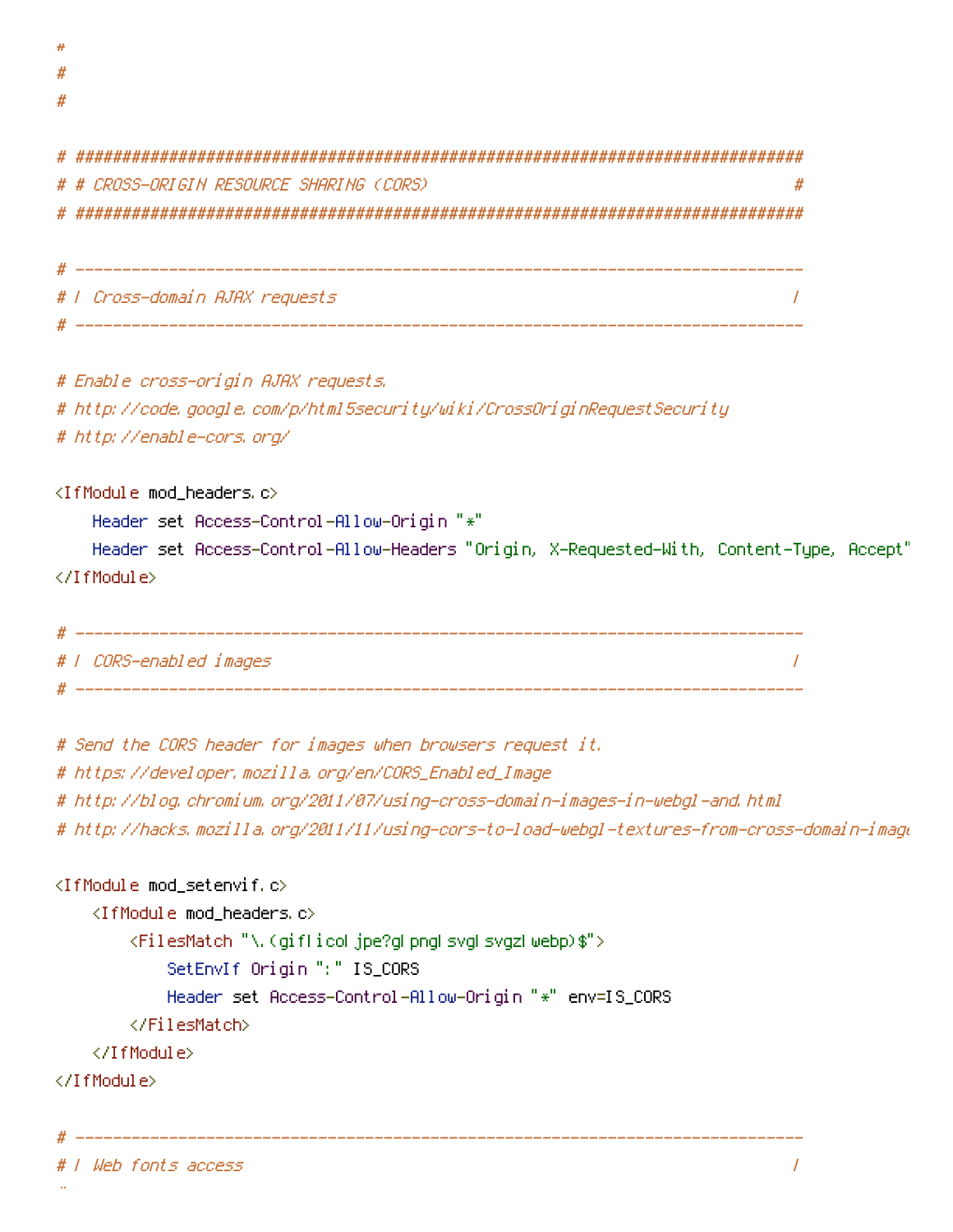```
# Allow access from all domains for web fonts
<IfModule mod_headers.c>
    <FilesMatch "\.(eot|font.css|otf|ttc|ttf|woff)$">
       Header set Access-Control-Allow-Origin "*"
   </FilesMatch>
</IfModule>
# ##############################################################################
# # ERRORS
# ##############################################################################
# ------------------------------------------------------------------------------
# | 404 error prevention for non-existing redirected folders |
 # ------------------------------------------------------------------------------
# Prevent Apache from returning a 404 error for a rewrite if a directory
# with the same name does not exist.
```
# ------------------------------------------------------------------------------

# http://httpd.apache.org/docs/current/content-negotiation.html#multiviews # http://www.webmasterworld.com/apache/3808792.htm

Options -MultiViews

| #     |                                   |
|-------|-----------------------------------|
|       | #   Custom error messages / pages |
| $# -$ |                                   |

# You can customize what Apache returns to the client in case of an error (see # http://httpd.apache.org/docs/current/mod/core.html#errordocument), e.g.:

ErrorDocument 404 /404.html

|    | # # INTERNET EXPLORER         |
|----|-------------------------------|
| #. |                               |
|    |                               |
|    |                               |
|    | #   Better website experience |
|    |                               |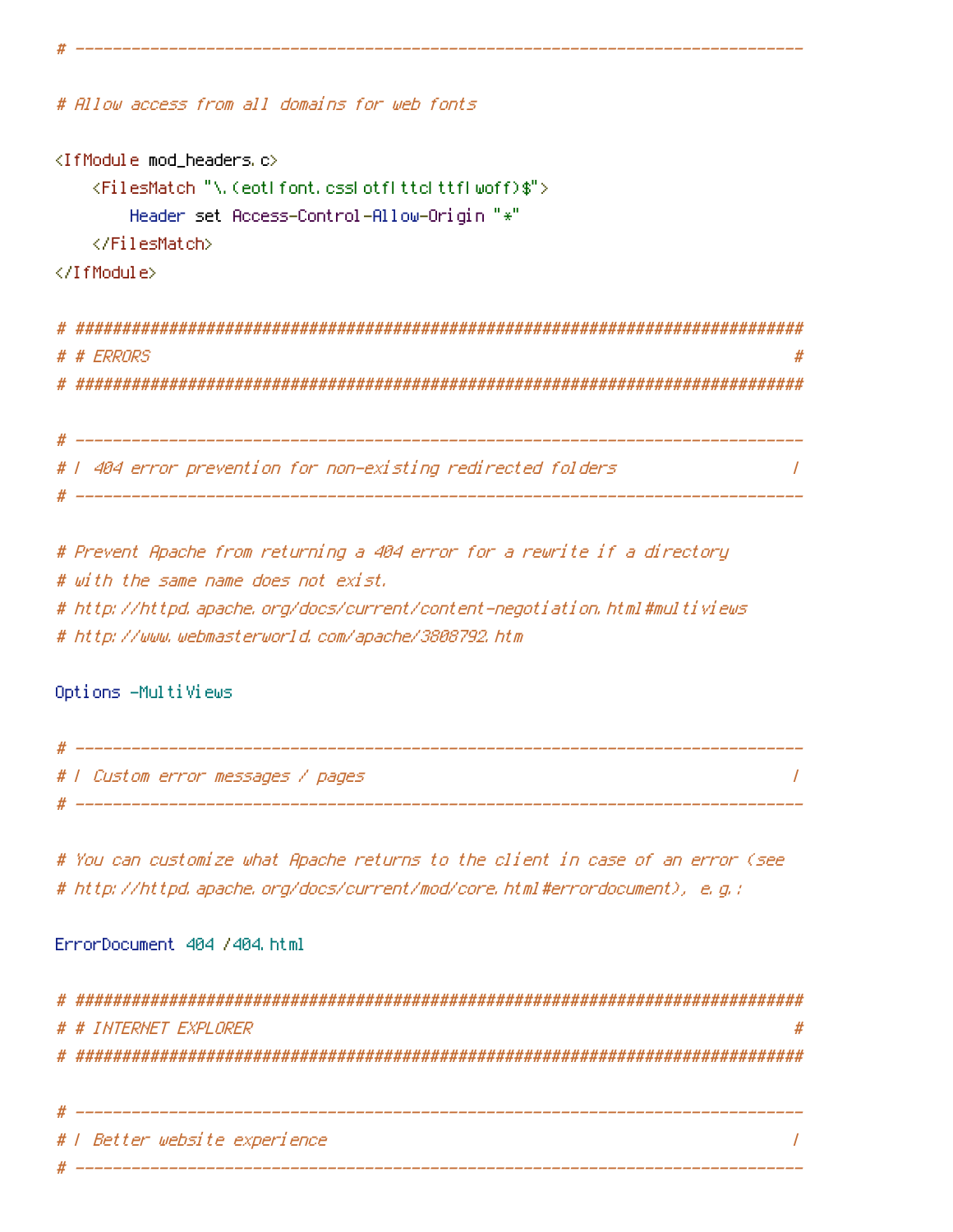# Force IE to render pages in the highest available mode in the various # cases when it may not: http://hsivonen.iki.fi/doctype/ie-mode.pdf.

<IfModule mod\_headers.c>

Header set X-UA-Compatible "IE=edge"

# `mod\_headers` can't match based on the content-type, however, we only

# want to send this header for HTML pages and not for the other resources

<FilesMatch "\.(appcache|crx|css|eot|gif|htc|ico|jpe?

g|js|m4a|m4v|manifest|mp4|oex|oga|ogg|ogv|otf|pdf|png|safariextz|svg|svgz|ttf|vcf|webapp|web Header unset X-UA-Compatible

</FilesMatch>

</IfModule>

```
# ------------------------------------------------------------------------------
# | Cookie setting from iframes |
 # ------------------------------------------------------------------------------
```
# Allow cookies to be set from iframes in IE.

 $#$  <IfModule mod headers,  $c$ >

# Header set P3P "policyref=\"/w3c/p3p.xml\", CP=\"IDC DSP COR ADM DEVi TAIi PSA PSD IVAi  $CNT\$ ""

# </IfModule>

```
# ------------------------------------------------------------------------------
# | Screen flicker |
 # ------------------------------------------------------------------------------
```
# Stop screen flicker in IE on CSS rollovers (this only works in

# combination with the `ExpiresByType` directives for images from below).

# BrowserMatch "MSIE" brokenvary=1 # BrowserMatch "Mozilla/4.[0-9]{2}" brokenvary=1 # BrowserMatch "Opera" !brokenvary # SetEnvIf brokenvary 1 force-no-vary

| # # MIME TYPES AND ENCODING |  |
|-----------------------------|--|
|                             |  |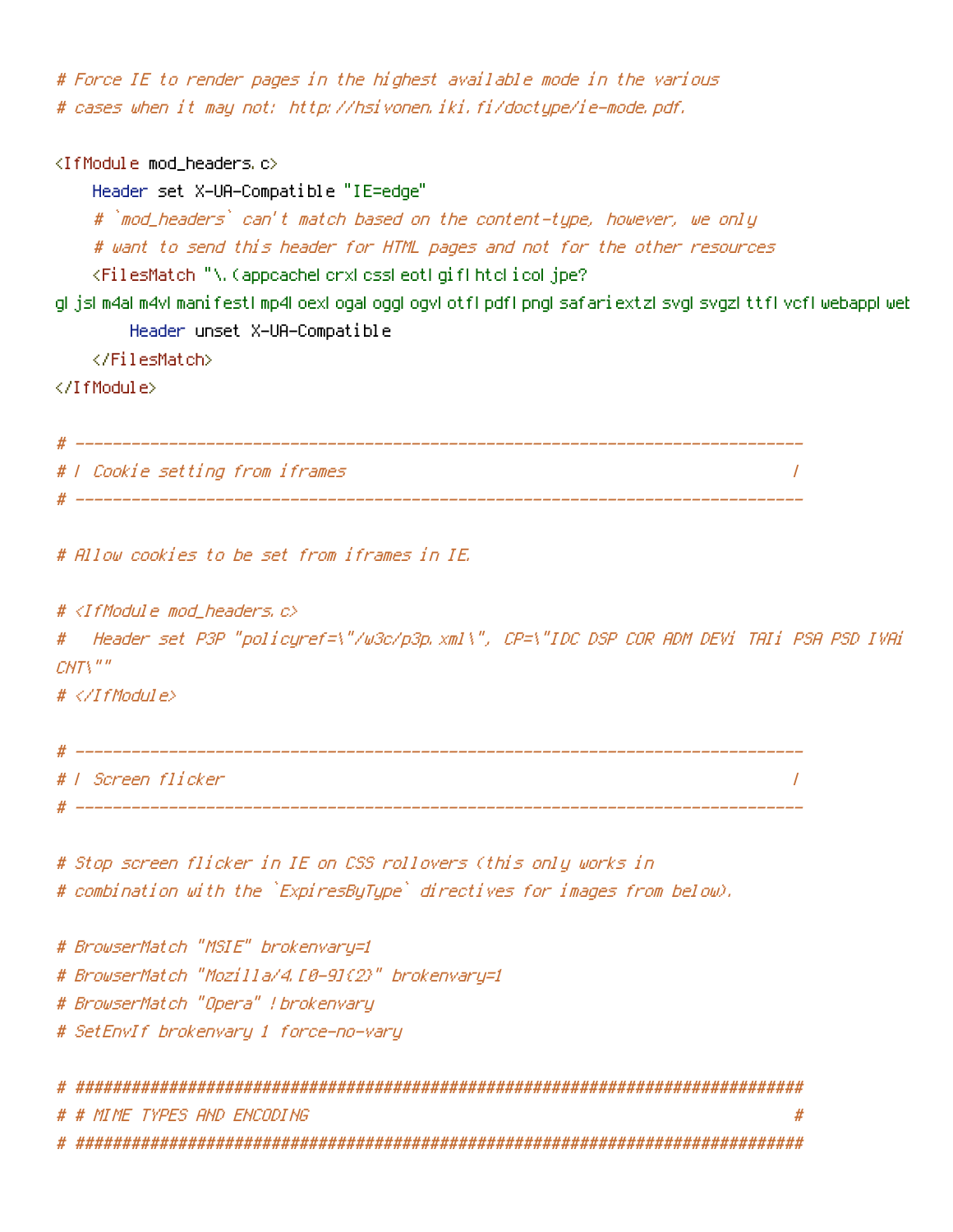# | Proper MIME types for all files |

<IfModule mod\_mime.c>

# Audio

| AddTupe audio/mp4 | m4a f4a f4b |
|-------------------|-------------|
| AddType audio/ogg | oga ogg     |

# ------------------------------------------------------------------------------

# ------------------------------------------------------------------------------

## # JavaScript

| # Normalize to standard type (it's sniffed in IE anyways): |                 |
|------------------------------------------------------------|-----------------|
| # http://tools.ietf.org/html/rfc4329#section-7.2           |                 |
| AddType application/javascript                             | js jsonpl       |
| AddType application/json                                   | json,           |
| # Video                                                    |                 |
| AddTupe video/mp4                                          | mp4 m4v f4v f4p |
| AddTune vi deo/oag                                         | nov             |

| AddType video/ogg   | oav  |
|---------------------|------|
| AddTupe video/webm  | webm |
| AddType video/x-flv | fl v |

# # Web fonts

| AddType application/font-woff         | liinf f |
|---------------------------------------|---------|
| AddType application/vnd.ms-fontobject | eot     |

# Browsers usually ignore the font MIME types and sniff the content, # however, Chrome shows <sup>a</sup> warning if other MIME types are used for the # following fonts.

| AddType application/x-font-ttf | tto ttf |
|--------------------------------|---------|
| AddType font/opentype          | int fi  |

## # Make SVGZ fonts work on iPad:

#### # https://twitter.com/FontSquirrel/status/14855840545 AddType image/svg+xml svg svgz

| Hddlype i        | ımage/svg+xml | svg svgz    |
|------------------|---------------|-------------|
| AddEncoding gzip |               | <b>SYQZ</b> |

## # Other

| AddType application/octet-stream       | safariextz |
|----------------------------------------|------------|
| AddTupe application/x-chrome-extension | .erx.      |
| AddType application/x-opera-extension  | nex.       |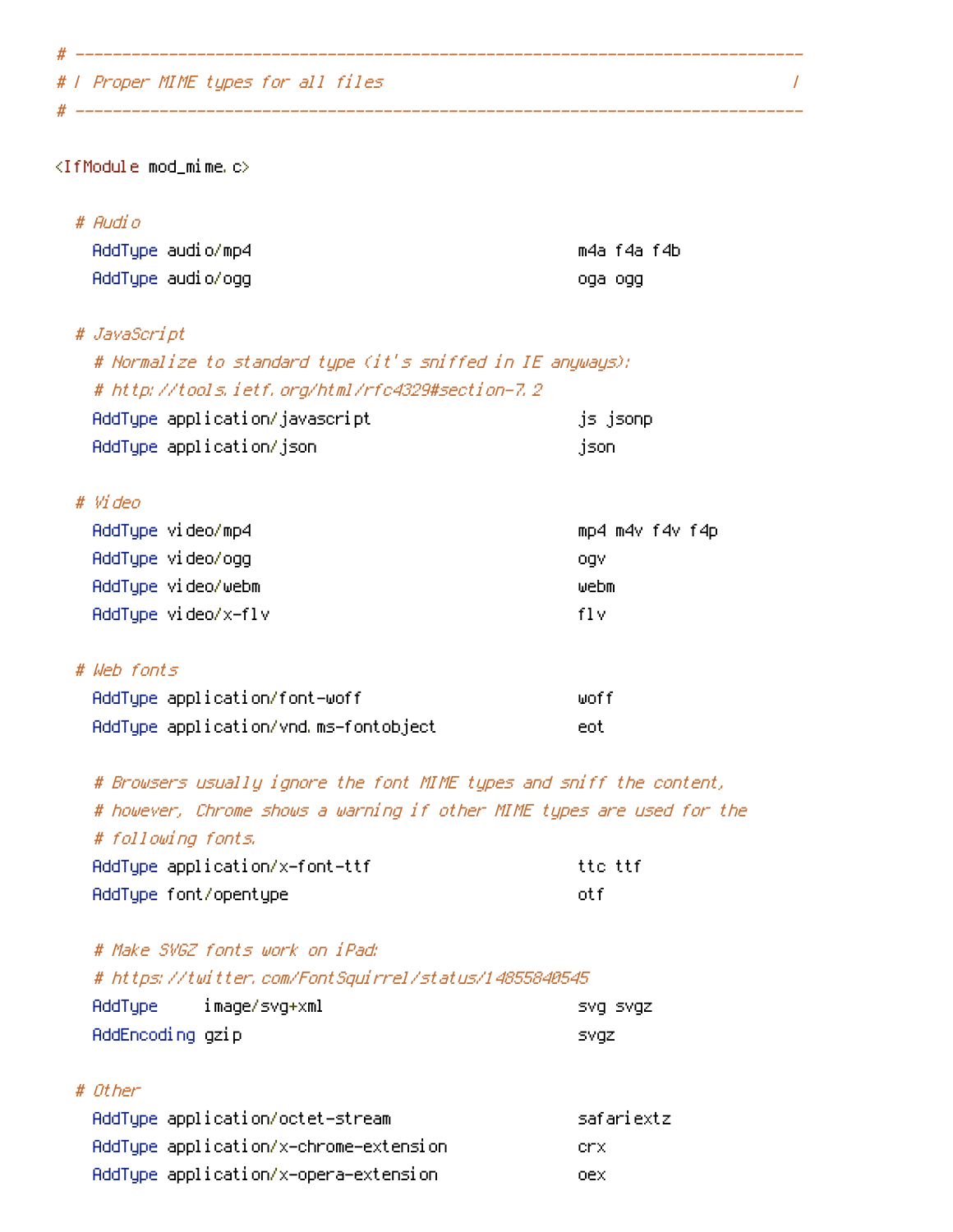| AddType application/x-shockwave-flash       | s⊎f               |
|---------------------------------------------|-------------------|
| AddType application/x-web-app-manifest+json | webapp            |
| AddType application/x-xpinstall             | xpi               |
| AddType application/xml                     | atom rdf rss xml  |
| AddType image/webp                          | webp              |
| AddType image/x-icon                        | ico               |
| AddType text/cache-manifest                 | appcache manifest |
| AddType text/vtt                            | vtt               |
| AddType text/x-component                    | htc               |
| AddTupe text/x-vcard                        | vcf               |

</IfModule>

| #   UTF-8 encoding |  |
|--------------------|--|
|                    |  |

# Use UTF-8 encoding for anything served as `text/html` or `text/plain`. AddDefaultCharset utf-8

# Force UTF-8 for certain file formats.

<IfModule mod\_mime.c>

AddCharset utf-8 .atom .css .js .json .rss .vtt .webapp .xml

</IfModule>

| # # LIRL REWRITES<br># |
|------------------------|
|                        |
|                        |
|                        |

| #   Rewrite engine |  |
|--------------------|--|
|                    |  |

# Turning on the rewrite engine and enabling the `FollowSymLinks` option is # necessary for the following directives to work.

# If your web host doesn't allow the `FollowSymlinks` option, you may need to # comment it out and use `Options +SymLinksIfOwnerMatch` but, be aware of the # performance impact: http://httpd.apache.org/docs/current/misc/perf-tuning.html#symlinks

# Also, some cloud hosting services require `RewriteBase` to be set: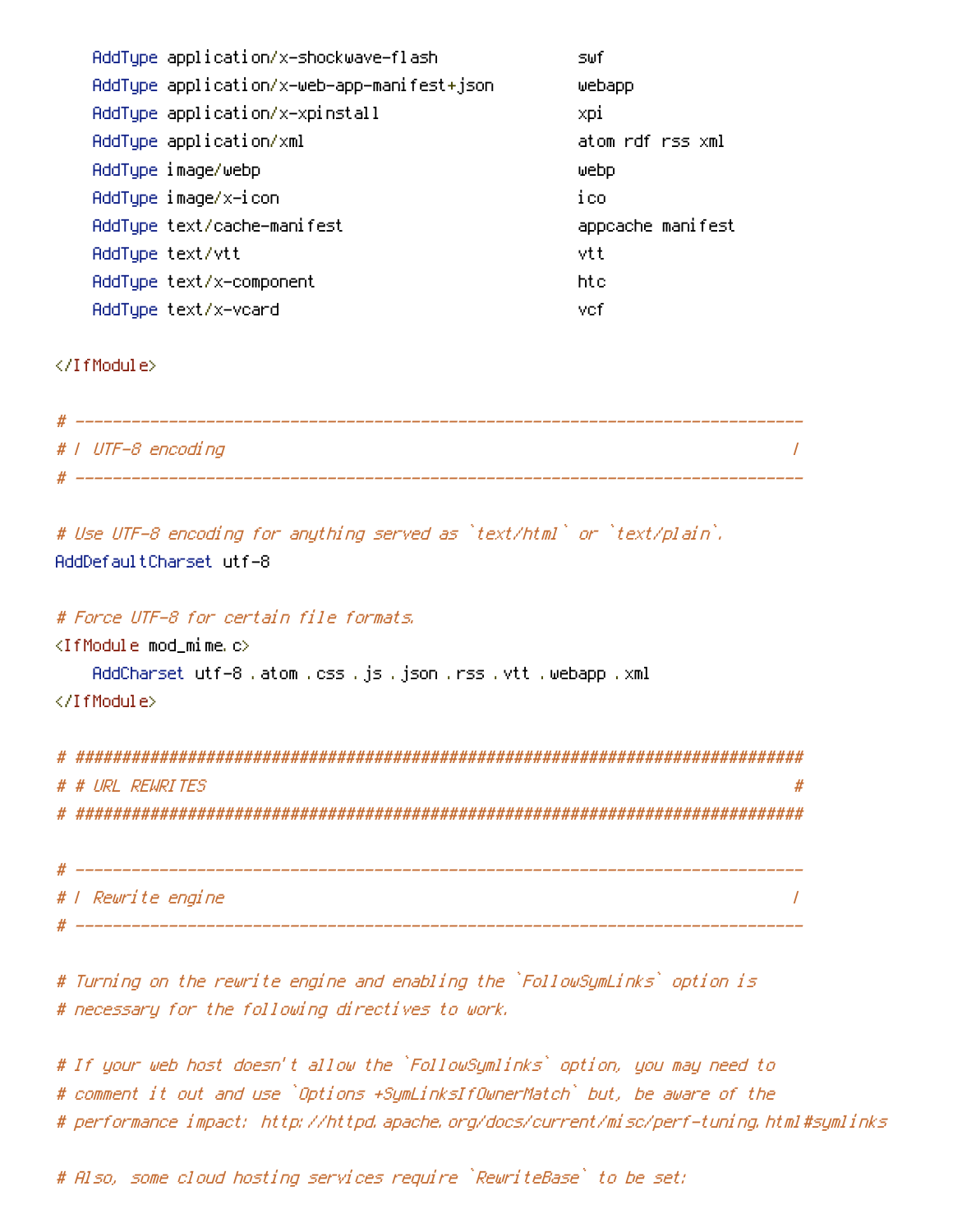# http://www.rackspace.com/knowledge\_center/frequently-asked-question/why-is-mod-rewrite-not-working-on-my-site

 $\langle$ IfModule mod rewrite.c $\rangle$ Options +FollowSymlinks # Options +SymLinksIfOwnerMatch RewriteEngine On # RewriteBase / </IfModule>

# ------------------------------------------------------------------------------ # | Suppressing / Forcing the "www." at the beginning of URLs | # ------------------------------------------------------------------------------ # The same content should never be available under two different URLs especially # not with and without "www." at the beginning. This can cause SEO problems # (duplicate content), therefore, you should choose one of the alternatives and # redirect the other one. # By default option 1 (no "www.") is activated: # http://no-www.org/faq.php?q=class\_b # If you'd prefer to use option 2, just comment out all the lines from option 1 # and uncomment the ones from option 2. # IMPORTANT: NEVER USE BOTH RULES AT THE SAME TIME! # - - - - - - - - - - - - - - - - - - - - - - - - - - - - - - - - - - - - - - - # Option 1: rewrite www.example.com <sup>→</sup> example.com #<IfModule mod\_rewrite.c> # RewriteCond %{HTTPS} !=on # RewriteCond %{HTTP\_HOST} ^www\.(.+)\$ [NC] # RewriteRule ^ http://%1%{REQUEST\_URI} [R=301,L]

#</IfModule>

# - - - - - - - - - - - - - - - - - - - - - - - - - - - - - - - - - - - - - - -

# Option 2: rewrite example.com <sup>→</sup> www.example.com

# Be aware that the following might not be <sup>a</sup> good idea if you use "real"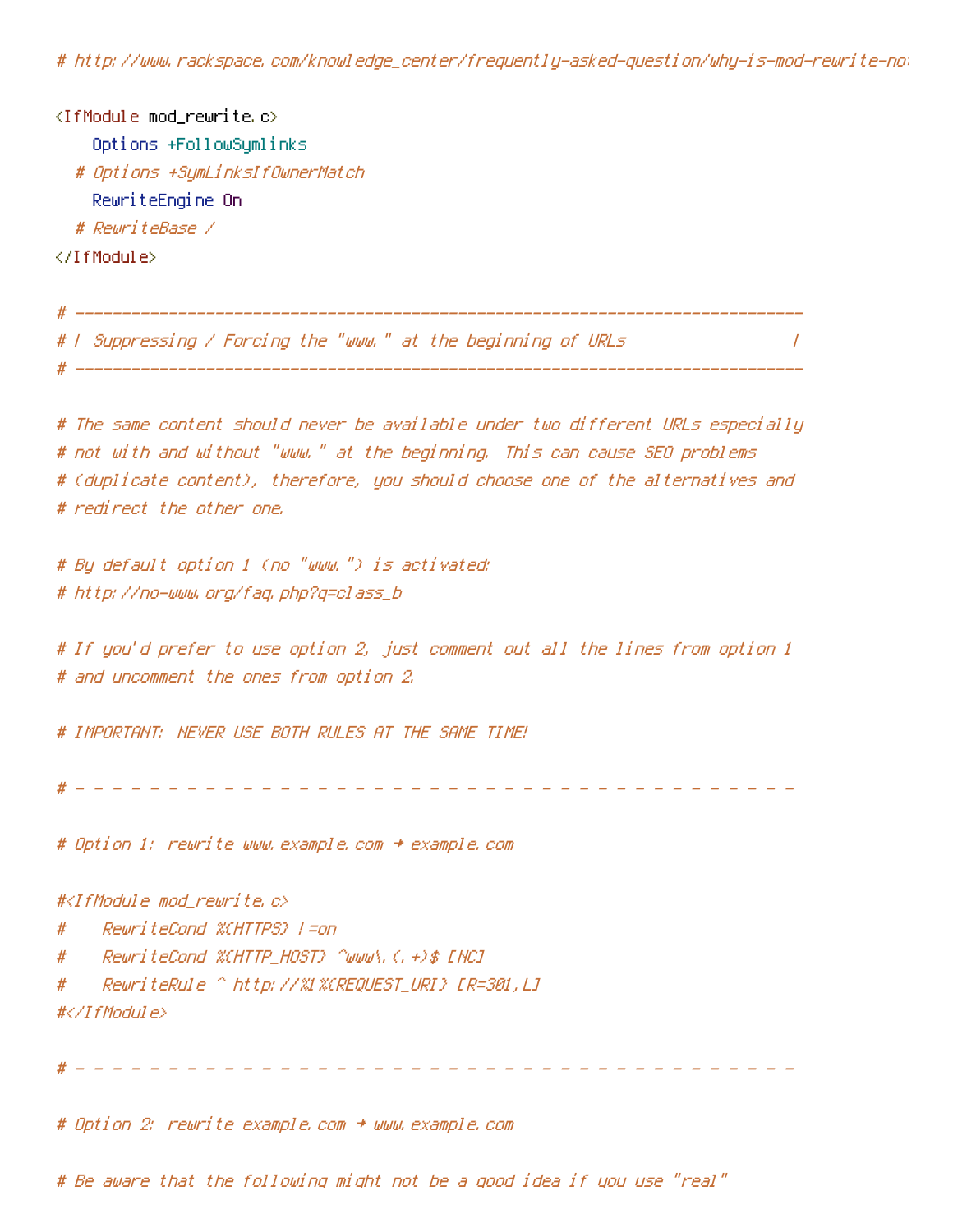# subdomains for certain parts of your website.

<IfModule mod\_rewrite.c> RewriteCond %{HTTPS} !=on RewriteCond %{HTTP\_HOST} !^www\..+\$ [NC] RewriteCond %{HTTP\_HOST} !^local\..+\$ [NC] RewriteCond %{HTTP\_HOST} !^dev\..+\$ [NC] RewriteCond %{HTTP\_HOST} !^ndev\..+\$ [NC] RewriteCond %{HTTP\_HOST} !^nstg\..+\$ [NC] RewriteCond %{HTTP\_HOST} !^stg\..+\$ [NC] RewriteCond %{HTTP\_HOST} !^nprd\..+\$ [NC] RewriteCond %{HTTP\_HOST} !^preprd\..+\$ [NC] RewriteCond %{HTTP\_HOST} !^pprod\..+\$ [NC] RewriteCond %{HTTP\_HOST} !^prd\..+\$ [NC] RewriteCond %{HTTP\_HOST} !^cdn\..+\$ [NC] RewriteCond %{HTTP\_HOST} !^directv.+\$ [NC] RewriteRule ^ http://www.%{HTTP\_HOST}%{REQUEST\_URI} [R=301,L] </IfModule>

# Be aware that the following might not be <sup>a</sup> good idea if you use "real"

| # |                                   |  |
|---|-----------------------------------|--|
|   | # # SECURITY                      |  |
|   |                                   |  |
|   |                                   |  |
|   |                                   |  |
|   | # / Content Security Policy (CSP) |  |
|   |                                   |  |

# You can mitigate the risk of cross-site scripting and other content-injection # attacks by setting <sup>a</sup> Content Security Policy which whitelists trusted sources # of content for your site.

# The example header below allows ONLY scripts that are loaded from the current # site's origin (no inline scripts, no CDN, etc). This almost certainly won't # work as-is for your site!

# To get all the details you'll need to craft <sup>a</sup> reasonable policy for your site, # read: http://html5rocks.com/en/tutorials/security/content-security-policy (or # see the specification: http://w3.org/TR/CSP).

# <IfModule mod\_headers.c>

# Header set Content-Security-Policy "script-src 'self'; object-src 'self'"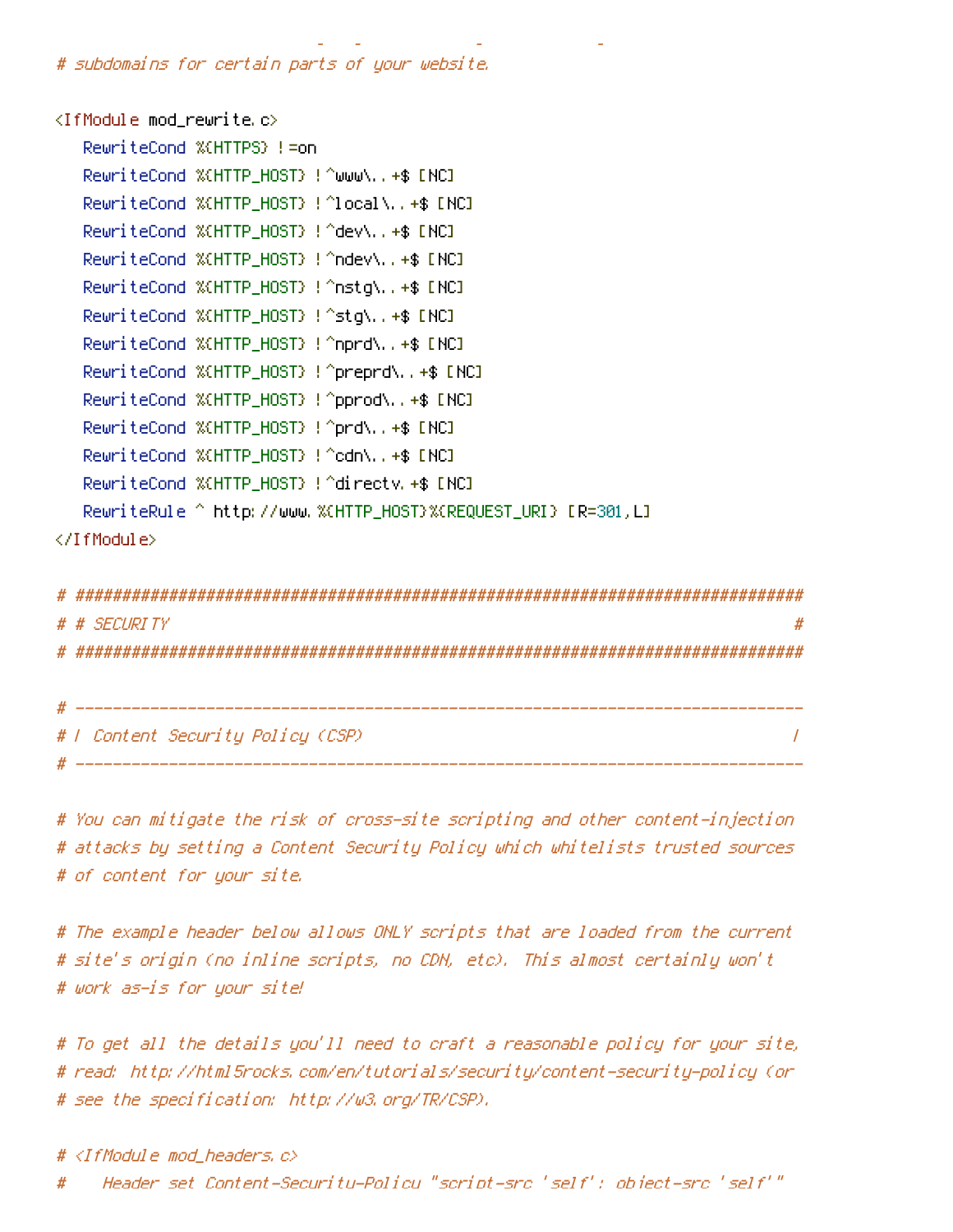```
# Header set Content-Security-Policy "script-src 'self'; object-src 'self'"
# <FilesMatch "\.(appcache|crx|css|eot|gif|htc|ico|jpe?
g|js|m4a|m4v|manifest|mp4|oex|oga|ogg|ogv|otf|pdf|png|safariextz|svg|svgz|ttf|vcf|webapp|wel
# Header unset Content-Security-Policy
# </FilesMatch>
# </IfModule>
# ------------------------------------------------------------------------------
# | File access |
# ------------------------------------------------------------------------------
# Block access to directories without a default document.
# Usually you should leave this uncommented because you shouldn't allow anyone
# to surf through every directory on your server (which may includes rather
# private places like the CMS's directories).
<IfModule mod_autoindex.c>
    Options -Indexes
</IfModule>
  # - - - - - - - - - - - - - - - - - - - - - - - - - - - - - - - - - - - - - - -
# Block access to hidden files and directories.
# This includes directories used by version control systems such as Git and SVN.
<IfModule mod_rewrite.c>
    RewriteCond %{SCRIPT_FILENAME} -d [OR]
    RewriteCond %{SCRIPT_FILENAME} -f
    RewriteRule "(^/)\." - [F]
</IfModule>
# - - - - - - - - - - - - - - - - - - - - - - - - - - - - - - - - - - - - - - -
# Block access to backup and source files.
# These files may be left by some text editors and can pose a great security
# danger when anyone has access to them.
<FilesMatch "(^#.*#|\.(bak|config|dist|fla|inc|ini|log|psd|sh|sql|sw[op])|~)$">
    Order allow,deny
    Deny from all
    Satisfy All
```

```
</FilesMatch>
```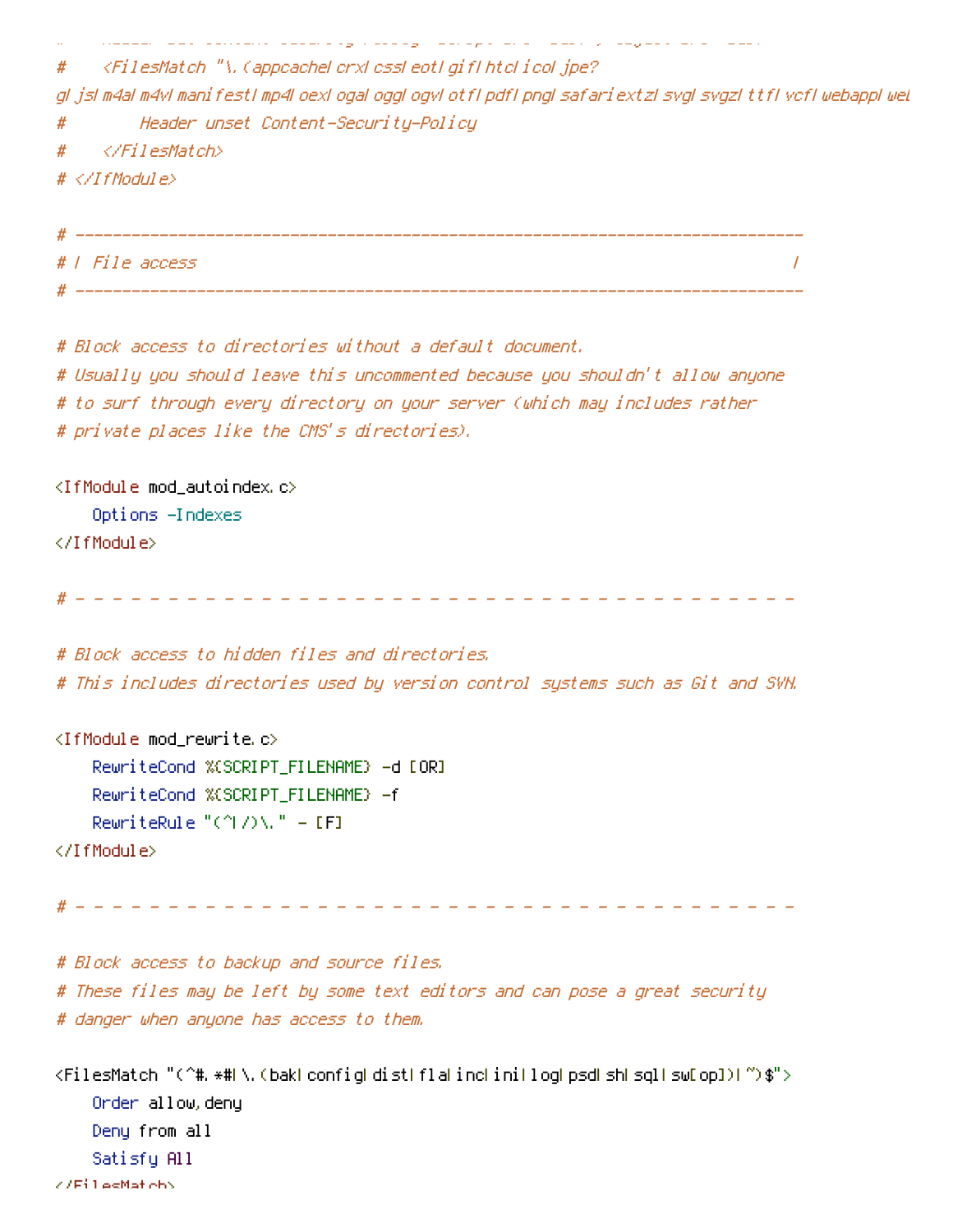# | Secure Sockets Layer (SSL) |

# ------------------------------------------------------------------------------

# Rewrite secure requests properly to prevent SSL certificate warnings, e.g.: # prevent `https://www.example.com` when your certificate only allows # `https://secure.example.com`.

# ------------------------------------------------------------------------------

#  $\triangleleft$  fModule mod rewrite.c> # RewriteCond %{SERVER\_PORT} !^443 # RewriteRule ^ https://example-domain-please-change-me.com%{REQUEST\_URI} [R=301,L] # </IfModule>

# - - - - - - - - - - - - - - - - - - - - - - - - - - - - - - - - - - - - - - -

# Force client-side SSL redirection.

# If <sup>a</sup> user types "example.com" in his browser, the above rule will redirect him # to the secure version of the site. That still leaves <sup>a</sup> window of opportunity # (the initial HTTP connection) for an attacker to downgrade or redirect the # request. The following header ensures that browser will ONLY connect to your # server via HTTPS, regardless of what the users type in the address bar. # http://www.html5rocks.com/en/tutorials/security/transport-layer-security/

# <IfModule mod\_headers.c>

# Header set Strict-Transport-Security max-age=16070400;

# </IfModule>

# ------------------------------------------------------------------------------ # | Server software information | # ------------------------------------------------------------------------------

# Avoid displaying the exact Apache version number, the description of the # generic OS-type and the information about Apache's compiled-in modules.

# ADD THIS DIRECTIVE IN THE `httpd.conf` AS IT WILL NOT WORK IN THE `.htaccess`!

# ServerTokens Prod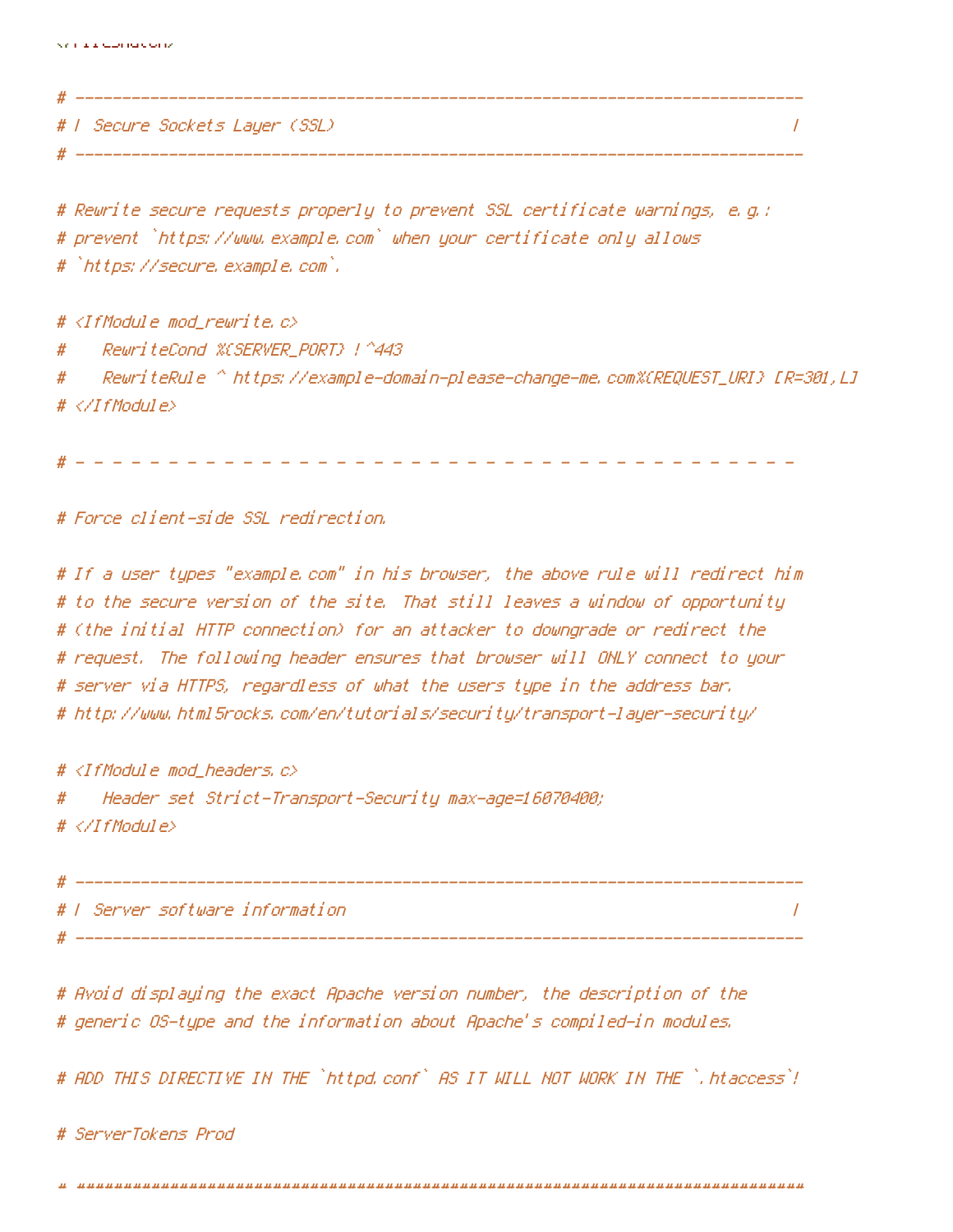| # # WEB PERFORMANCE                      | #                                                                                       |
|------------------------------------------|-----------------------------------------------------------------------------------------|
|                                          |                                                                                         |
|                                          |                                                                                         |
|                                          |                                                                                         |
| #   Compression                          |                                                                                         |
|                                          |                                                                                         |
| <ifmodule mod_deflate.c=""></ifmodule>   |                                                                                         |
| # Force compression for mangled headers. |                                                                                         |
|                                          | #_http://devel.oper.yahoo.com/bl.ogs/ydn/posts/2010/12/pushi.ng-beyond-gzi.ppi.ng       |
| <ifmodule mod_setenvif.c=""></ifmodule>  |                                                                                         |
| <ifmodule mod_headers.c=""></ifmodule>   |                                                                                         |
|                                          | SetEnvIfNoCase ^(Accept-EncodXngl X-cept-Encodingl X(15)) ^(15)) -(15)) \$ ^((gzipl def |
| {4,13}\$ HAVE_Accept-Encoding            |                                                                                         |
|                                          | RequestHeader append Accept-Encoding "gzip, deflate" env=HAVE_Accept-Encoding           |
|                                          |                                                                                         |
|                                          |                                                                                         |
|                                          | # Compress all output labeled with one of the following MIME-types                      |
|                                          | # (for Apache versions below 2.3.7, you don't need to enable `mod_filter`               |
| #                                        | - and can remove the ` <ifmodule mod_filter.c="">` and `</ifmodule> ` lines             |
| #                                        | as `AddOutputFilterByType` is still in the core directives).                            |
| <ifmodule mod_filter.c=""></ifmodule>    |                                                                                         |
|                                          | AddOutputFilterByType DEFLATE application/atom+xml \                                    |
|                                          | application/javascript \                                                                |
|                                          | application/json \                                                                      |
|                                          | application/rss+xml \                                                                   |
|                                          | application/vnd.ms-fontobject \                                                         |
|                                          | $application/x-font-ttf \ \ \backslash$                                                 |
|                                          | application/x-web-app-manifest+json \                                                   |
|                                          | application/xhtml+xml \                                                                 |
|                                          | application/xml \                                                                       |
|                                          | font/opentype \                                                                         |
|                                          | image/svg+xml \                                                                         |
|                                          | image/x−icon \                                                                          |
|                                          | $text/css \setminus$                                                                    |
|                                          | text/html \                                                                             |
|                                          | text/plain \                                                                            |

text/x-component \

 $\mathbf{r}=\mathbf{r}$  and  $\mathbf{r}=\mathbf{r}$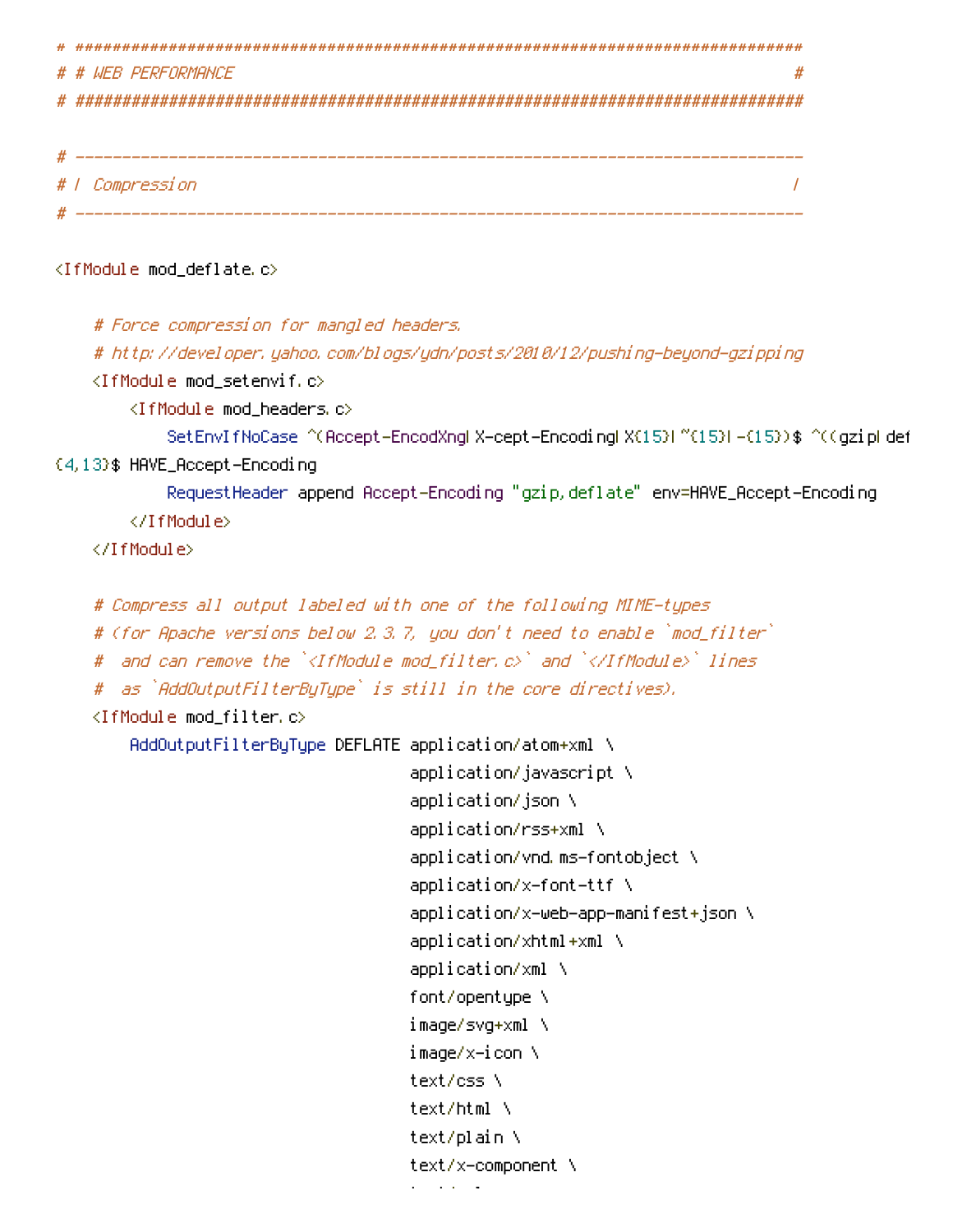</IfModule>

#### </IfModule>

| # |                             |  |
|---|-----------------------------|--|
|   | #   Content transformations |  |
| # |                             |  |

# Prevent some of the mobile network providers from modifying the content of # your site: http://www.w3.org/Protocols/rfc2616/rfc2616-sec14.html#sec14.9.5.

# <IfModule mod\_headers.c> # Header set Cache-Control "no-transform" # </IfModule>

# ------------------------------------------------------------------------------ # | ETag removal | # ------------------------------------------------------------------------------

# Since we're sending far-future expires headers (see below), ETags can # be removed: http://developer.yahoo.com/performance/rules.html#etags.

# `FileETag None` is not enough for every server. <IfModule mod\_headers.c> Header unset ETag </IfModule>

FileETag None

```
# ------------------------------------------------------------------------------
# | Expires headers (for better cache control) |
# ------------------------------------------------------------------------------
```
# The following expires headers are set pretty far in the future. If you don't # control versioning with filename-based cache busting, consider lowering the # cache time for resources like CSS and JS to something like 1 week.

<IfModule mod\_expires.c>

ExpiresActive on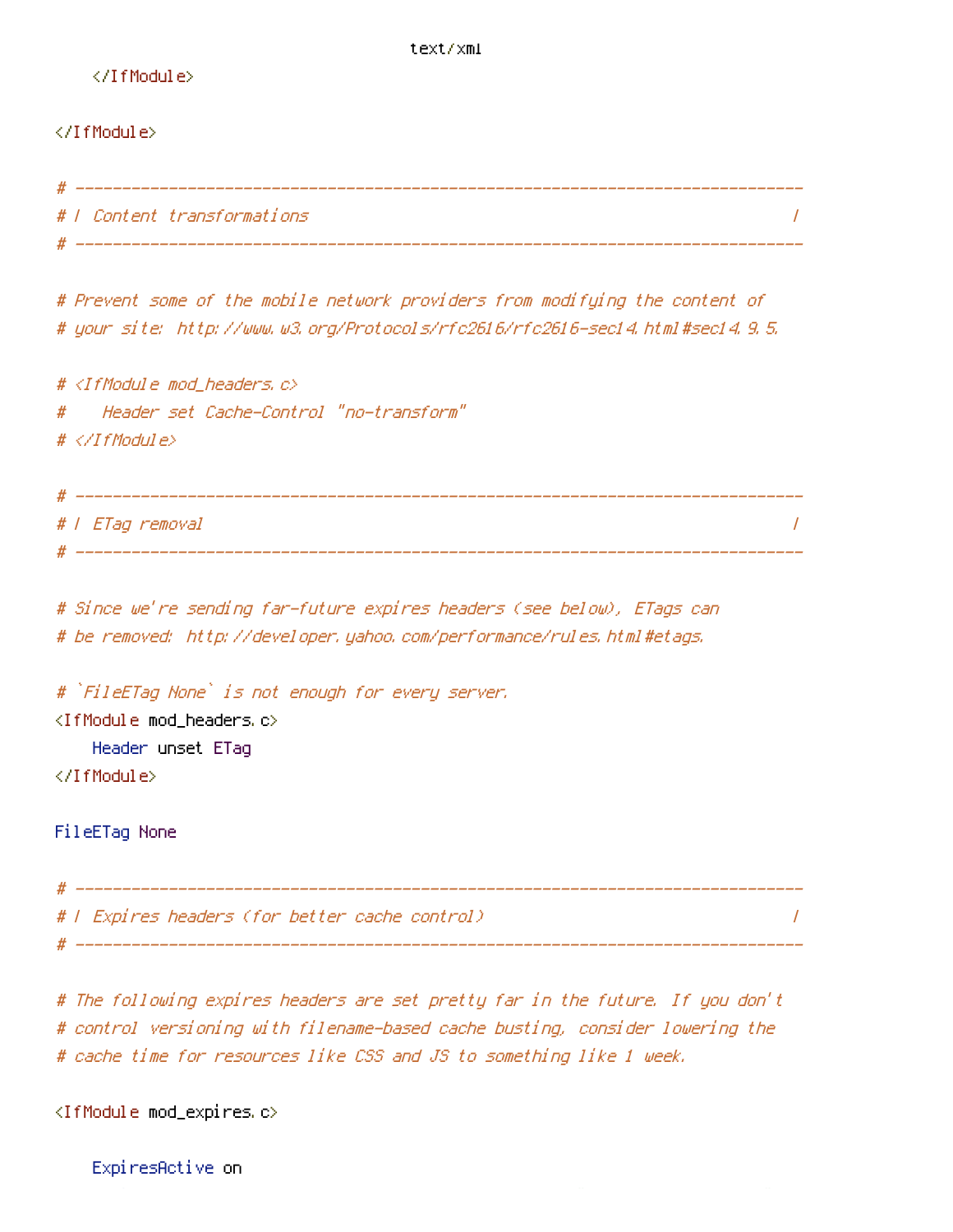| ExpiresDefault                 |                                                   | "access plus 1 month" |  |                         |
|--------------------------------|---------------------------------------------------|-----------------------|--|-------------------------|
| $# \text{ } \mathcal{L}SS$     |                                                   |                       |  |                         |
| ExpiresByType text/css         |                                                   | "access plus 1 year"  |  |                         |
| # Data interchange             |                                                   |                       |  |                         |
| ExpiresByType application/json |                                                   |                       |  | "access plus 0 seconds" |
| ExpiresByType application/xml  |                                                   |                       |  | "access plus 0 seconds" |
| ExpiresByType text/xml         |                                                   |                       |  | "access plus 0 seconds" |
| # Favicon (cannot be renamed!) |                                                   |                       |  |                         |
| ExpiresByType image/x-icon     |                                                   | "access plus 1 week"  |  |                         |
| # HTML components (HTCs)       |                                                   |                       |  |                         |
| ExpiresByType text/x-component |                                                   | "access plus 1 month" |  |                         |
| # HTML                         |                                                   |                       |  |                         |
| ExpiresByType text/html        |                                                   |                       |  | "access plus 0 seconds" |
| # JavaScript                   |                                                   |                       |  |                         |
|                                | ExpiresByType application/javascript              | "access plus 1 year"  |  |                         |
| # Manifest files               |                                                   |                       |  |                         |
|                                | ExpiresByType application/x-web-app-manifest+json |                       |  | "access plus 0 seconds" |
|                                | ExpiresByType text/cache-manifest                 |                       |  | "access plus 0 seconds" |
| # Media                        |                                                   |                       |  |                         |
| Expi resByType audio/ogg       |                                                   | "access plus 1 month" |  |                         |
| ExpiresByType image/gif        |                                                   | "access plus 1 month" |  |                         |
| ExpiresByType image/jpeg       |                                                   | "access plus 1 month" |  |                         |
| ExpiresByType image/png        |                                                   | "access plus 1 month" |  |                         |
| ExpiresByType video/mp4        |                                                   | "access plus 1 month" |  |                         |
| ExpiresByType video/ogg        |                                                   | "access plus 1 month" |  |                         |
| ExpiresByType video/webm       |                                                   | "access plus 1 month" |  |                         |
| # Web feeds                    |                                                   |                       |  |                         |
|                                | ExpiresByType application/atom+xml                | "access plus 1 hour"  |  |                         |
|                                | ExpiresByType application/rss+xml                 | "access plus 1 hour"  |  |                         |
| # Web fonts                    |                                                   |                       |  |                         |
|                                | ExpiresByType application/font-woff               | "access plus 1 month" |  |                         |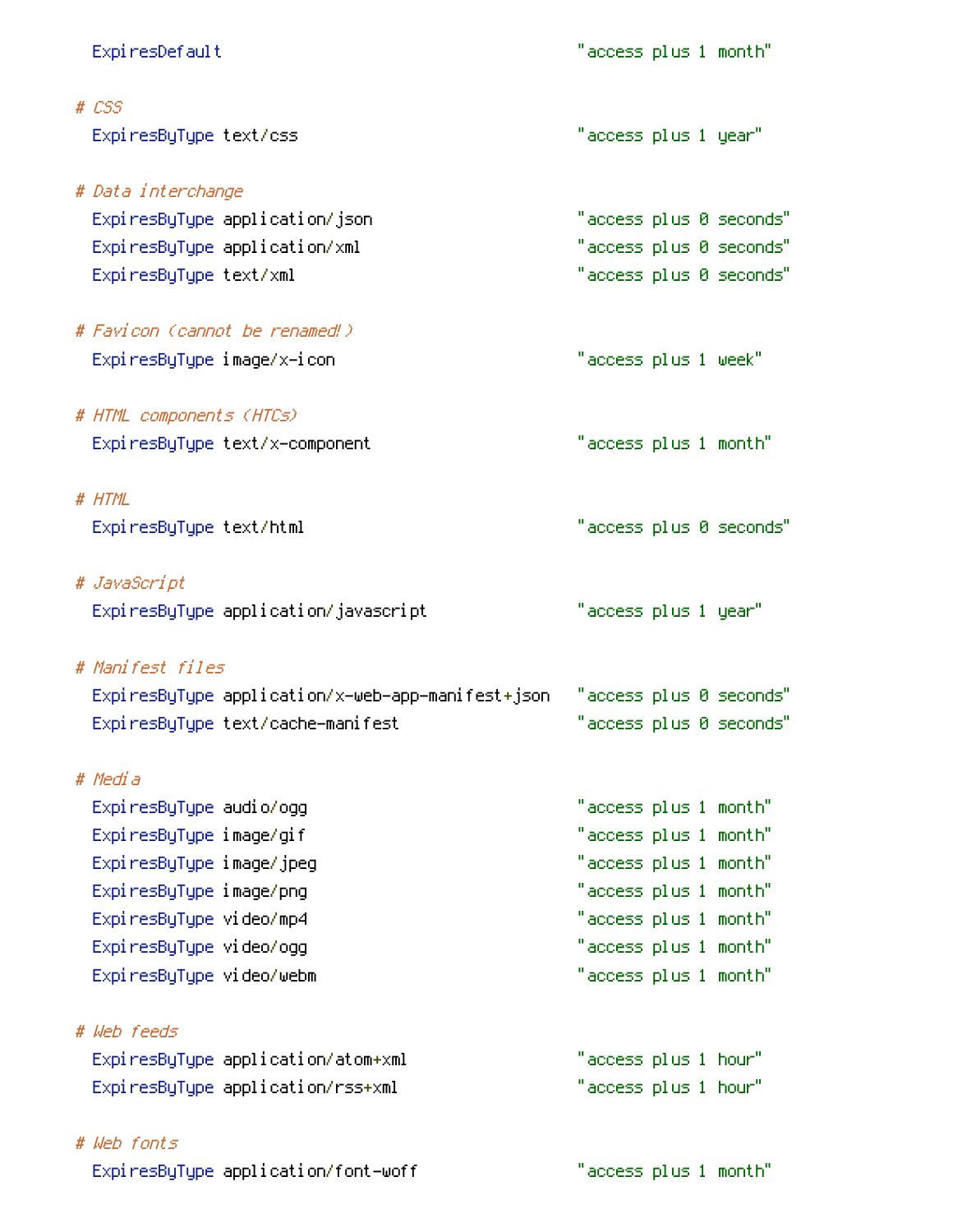| ExpiresByType application/vnd.ms-fontobject | "access plus 1 month" |
|---------------------------------------------|-----------------------|
| ExpiresByType application/x-font-ttf        | "access plus 1 month" |
| ExpiresByType font/opentype                 | "access plus 1 month" |
| ExpiresByType image/svg+xml                 | "access plus 1 month" |

</IfModule>

| # |                                  |  |
|---|----------------------------------|--|
|   | #   Filename-based cache busting |  |

# ------------------------------------------------------------------------------

# If you're not using <sup>a</sup> build process to manage your filename version revving, # you might want to consider enabling the following directives to route all # requests such as `/css/style.12345.css` to `/css/style.css`.

# To understand why this is important and <sup>a</sup> better idea than `\*.css?v231`, read: # http://stevesouders.com/blog/2008/08/23/revving-filenames-dont-use-querystring

#  $\triangleleft$  fModule mod rewrite.c>

- # RewriteCond %{REQUEST\_FILENAME} !-f
- # RewriteCond %{REQUEST\_FILENAME} !-d
- # RewriteRule ^(.+)\.(\d+)\.(js|css|png|jpg|gif)\$ \$1.\$3 [L]

```
# </IfModule>
```

```
# ------------------------------------------------------------------------------
# | File concatenation |
# ------------------------------------------------------------------------------
```

```
# Allow concatenation from within specific CSS and JS files, e.g.:
```
# Inside of `script.combined.js` you could have

```
# <!--#include file="libs/jquery.js" -->
```

```
# <!--#include file="plugins/jquery.idletimer.js" -->
```
# and they would be included into this single file.

#  $\triangleleft$ IfModule mod include.c $\triangleright$ 

- # <FilesMatch "\.combined\.js\$">
- # Options +Includes
- # AddOutputFilterByType INCLUDES application/javascript application/json
- # SetOutputFilter INCLUDES
- # </FilesMatch>
- # <FilesMatch "\.combined\.css\$">